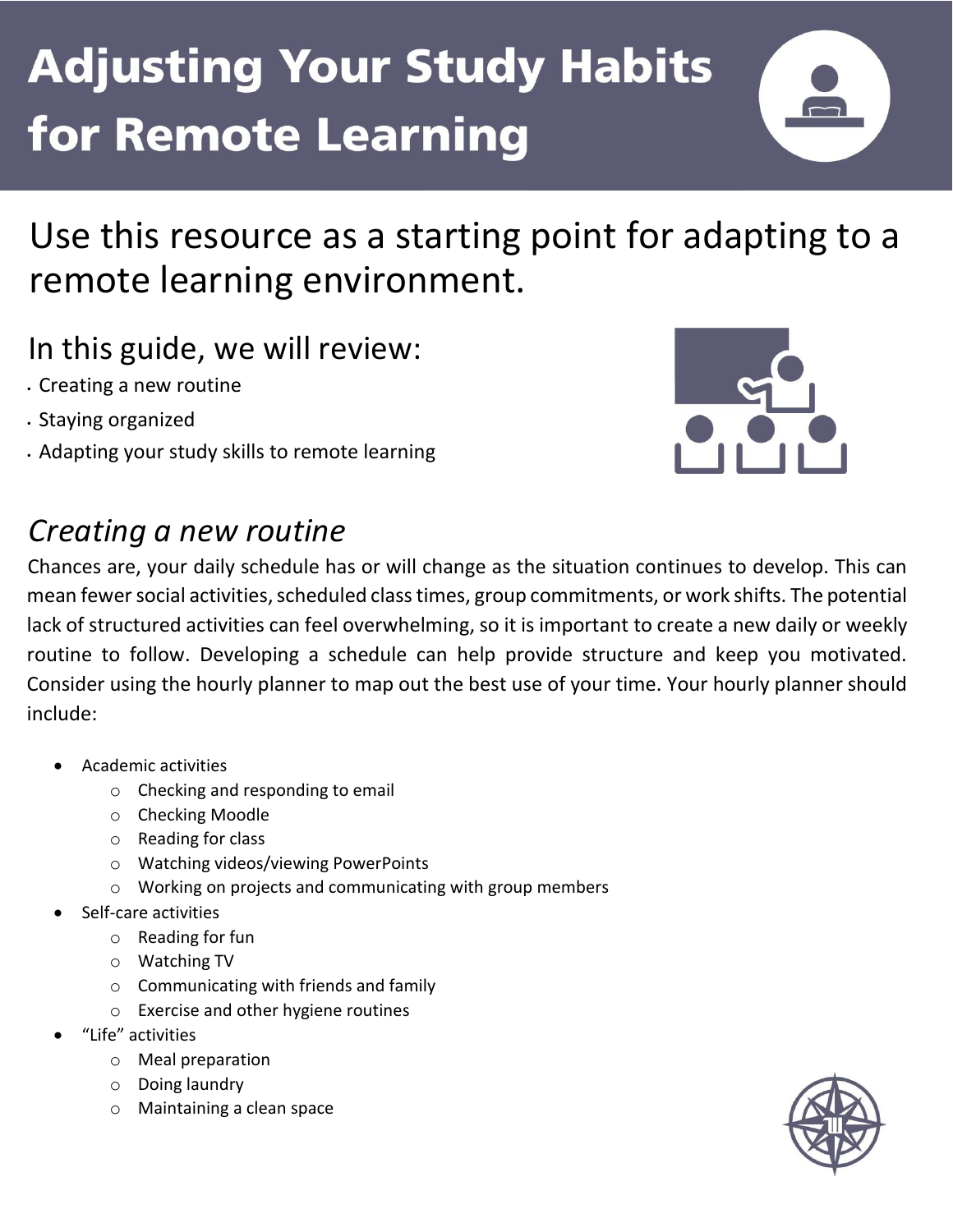

|         | <b>Monday</b>                | <b>Tuesday</b>                     | Wednesday                    | <b>Thursday</b>               | <b>Friday</b>                |
|---------|------------------------------|------------------------------------|------------------------------|-------------------------------|------------------------------|
| 8:00AM  | Wake up/breakfast            |                                    | Wake up/breakfast            |                               | Wake up/breakfast            |
| 9:00AM  | <b>Check</b><br>Moodle/email | Wake up/breakfast                  | <b>Check</b><br>Moodle/email | Wake up/breakfast             | <b>Check</b><br>Moodle/email |
| 10:00AM | Watch video lecture          | <b>Check</b><br>Moodle/email       | <b>Review PowerPoints</b>    | <b>Check</b><br>Moodle/email  | Watch video lecture          |
| 11:00AM | Work on<br>assignments       | Watch video lecture                | Work on<br>assignments       | Watch video lecture           | Watch video lecture          |
| 12:00PM | Eat lunch                    | Video meeting w/<br><b>COMPASS</b> | Eat lunch                    | Video meeting w/<br>Professor | Eat lunch                    |
| 1:00PM  | <b>Read for class</b>        | Eat lunch                          | <b>Read for class</b>        | Eat lunch                     | <b>Read for class</b>        |
| 2:00PM  | Laundry                      | Read for class                     | Check social media           | Read for class                | <b>Read for class</b>        |
| 3:00PM  | Work on<br>assignments       | Check<br>Moodle/email              | Work on<br>assignments       | Check<br>Moodle/email         | Work on<br>assignments       |
| 4:00PM  | Take a walk                  | Work on<br>assignments             | Take a walk                  | Work on<br>assignments        | Exercise                     |
| 5:00PM  | <b>Check</b><br>Moodle/email | Work on<br>assignments             | <b>Check</b><br>Moodle/email | Watch TV                      | <b>Check</b><br>Moodle/email |
| 6:00PM  | Eat dinner                   | <b>Eat Dinner</b>                  | Eat dinner                   | <b>Eat Dinner</b>             | Eat dinner                   |
| 7:00PM  | <b>Read for class</b>        | Watch TV                           | <b>Read for class</b>        | Group meeting for<br>class    | Take a walk                  |
| 8:00PM  | Family/friend time           | Exercise                           | Family/friend time           | Work on project               | Family/friend time           |
| 9:00PM  | Read for fun                 | Read for class                     | Work on<br>assignments       | Read for fun                  | Watch TV                     |
| 10:00PM | Read for fun                 | Go to bed                          | Read for fun                 | Go to bed                     | Watch TV                     |
| 11:00PM | Go to bed                    |                                    | Go to bed                    |                               | Go to bed                    |

### *Staying Organized*

In addition to creating a new daily routine, it is important to stay organized. Less structure can feel like more "free time," even when there is work to be done. Here are some tips for staying organized:



#### **Use a Calendar**

If you prefer a paper planner, plug in all of your new assignments and deadlines, and make sure that you budget time to review and update your planner as necessary. If you prefer a digital calendar, make sure to update your assignments and deadlines and set appropriate reminders.

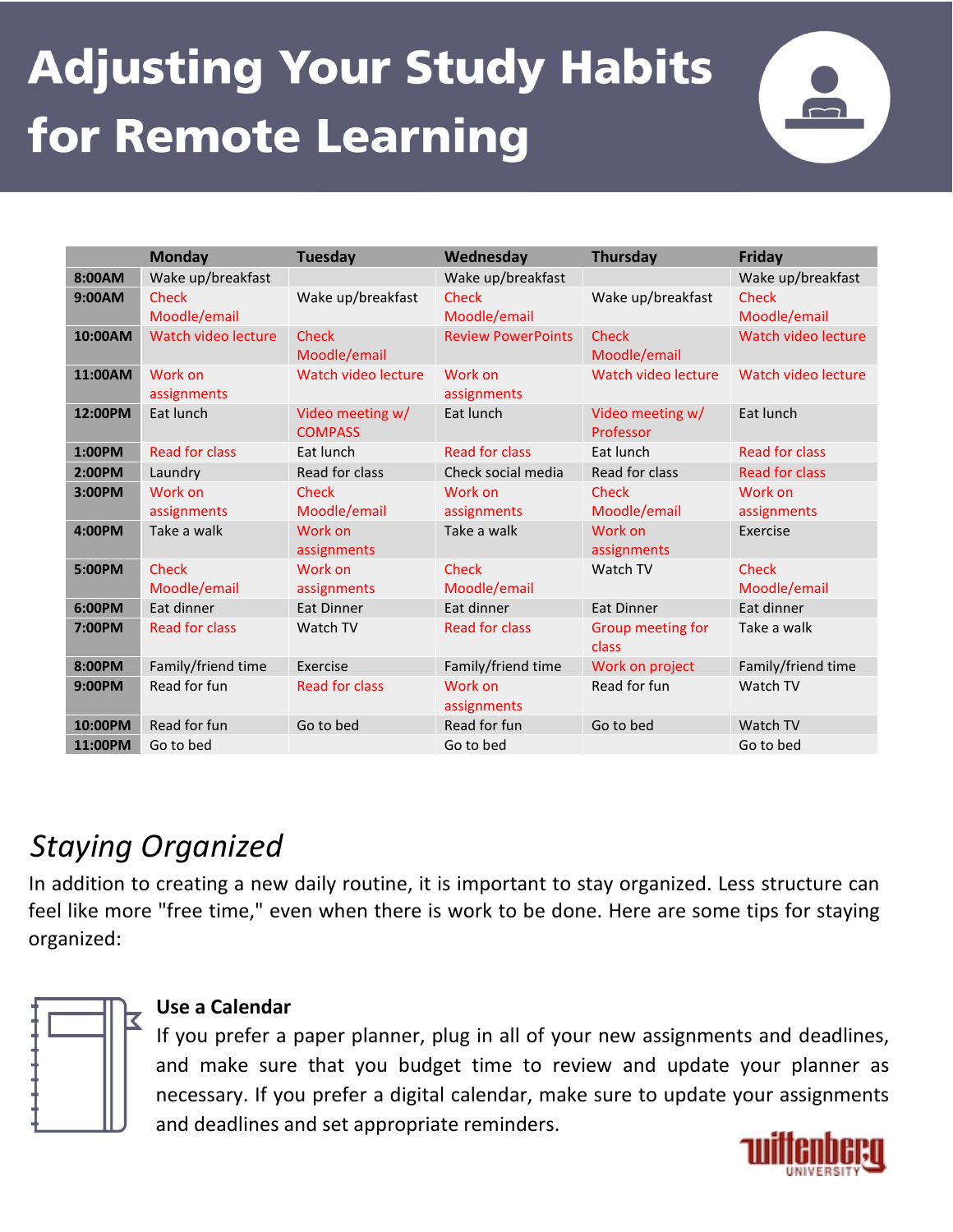



Consider using your Outlook calendar! We will be relying on email now more than ever, and your Outlook calendar can easily pair with your email! You can add events/assignments and set reminders. For more information on how to use Outlook calendar, schedule a meeting at [www.wittenberg.edu/success.](http://www.wittenberg.edu/success)

#### **Identify a space to dedicate your work**

Choose a space, or spaces, to do your schoolwork. If you can — store all of your class materials in that area. That way, your space truly feels like an academic zone. If you typically study in the library, Post, or a lounge space, you may need to improvise to re-create the same environment. Consider asking yourselves the following questions:

o *What distractions exist in my current space? How can I minimize these?*

o *Where do I feel most productive? Why?*

o *Once you identify where you feel most productive and why - get creative! Think through how you can re-create a similar space.*

*o Do I prefer total silence while studying, or do I need ambient noise?*

#### **Avoid multi-tasking**

• When your time is less structured, it might be more tempting to multitask. Research suggests, however, that only about 2% of the population can truly multitask. Even when you feel like you're multitasking, it is more likely that you're "micro-tasking," or switching between tasks very quickly. Multi-tasking typically causes us to make more mistakes, remember less, and take longer to complete assignments.



*Instead, take frequent breaks! Work for 20-30 minutes, and then take a 2-3 minute brain break. Try extending your work time to figure out how long you can stay focused, and how often you need to take a break.*

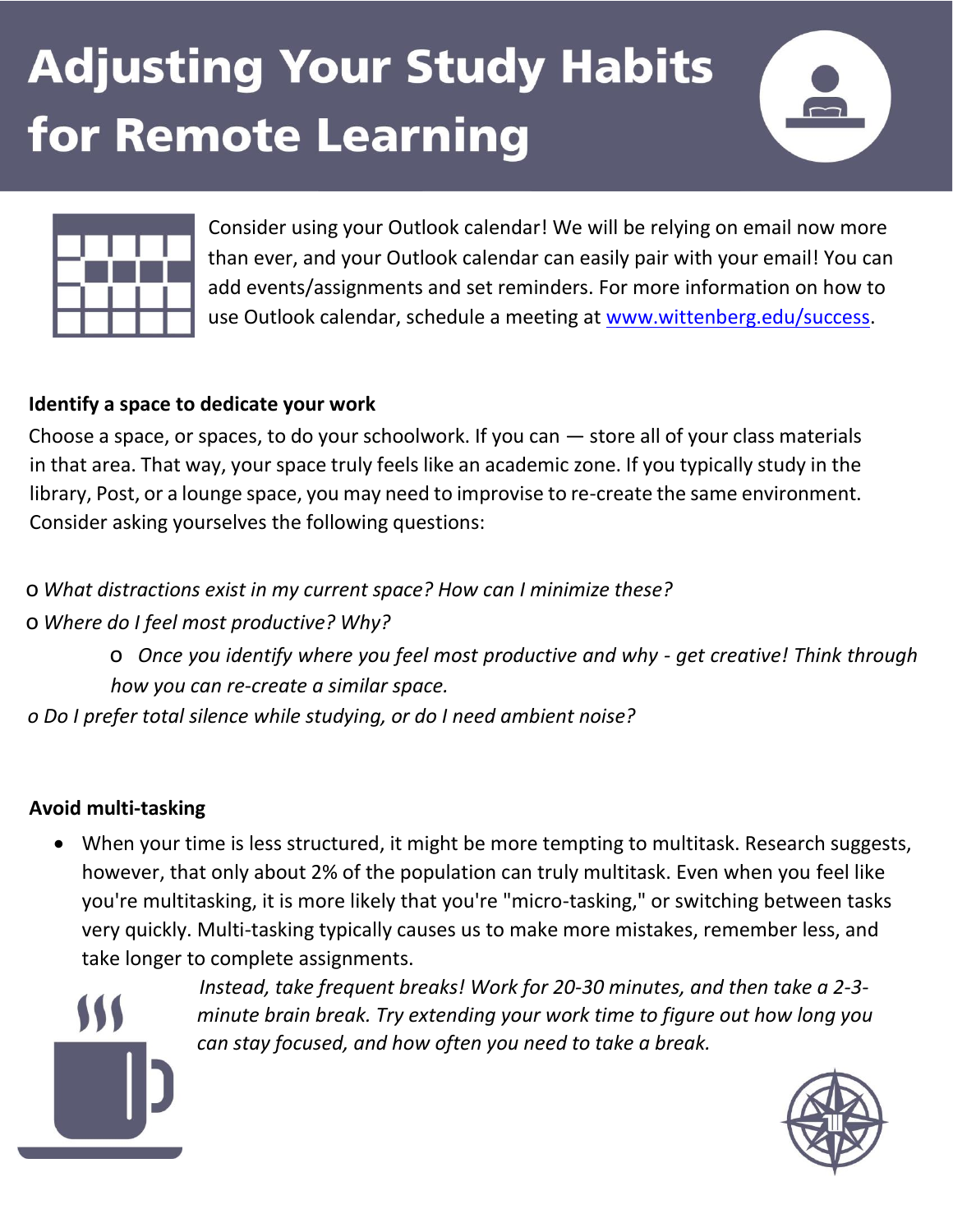

### *Adapting your study skills to remote learning*

For many students, online learning may be a new experience. Remember that we are all in this together - your professors, classmates, and staff members from across campus are all here to support you. Here are a few tips for adjusting your study skills to fit an online learning model:

Pay close attention to communication from your professor to learn about how class material will be delivered, how you are expected to review material, and how you are expected to find and submit assignments.

It is also important to find out how to ask questions. (e.g. Is your professor going to be available via email or text? Will they hold virtual office hours?)

Continue to take notes as you would in person. When you are completing class readings/watching videos/reviewing PowerPoints, take detailed notes. In some cases, you may have the benefit of being able to pause and continue as needed - use this to your advantage to make sure that you are truly taking in and taking good notes on the material!

• Anticipate that your classwork may take more time, not less. This might be new for some, and therefore may take time to adjust. That is OK! Be patient with yourself, and budget more time than you would ordinarily need for your work.

• Identify ways to work with your classmates – video chat, GroupMe, email, etc. are great ways to stay connected. Set up study groups, work together on projects as appropriate, and support each other. You can also continue to access [tutoring and supplemental instruction](https://www.wittenberg.edu/academics/studentsuccess/tutoring-success-ambassadors) as necessary for assistance.